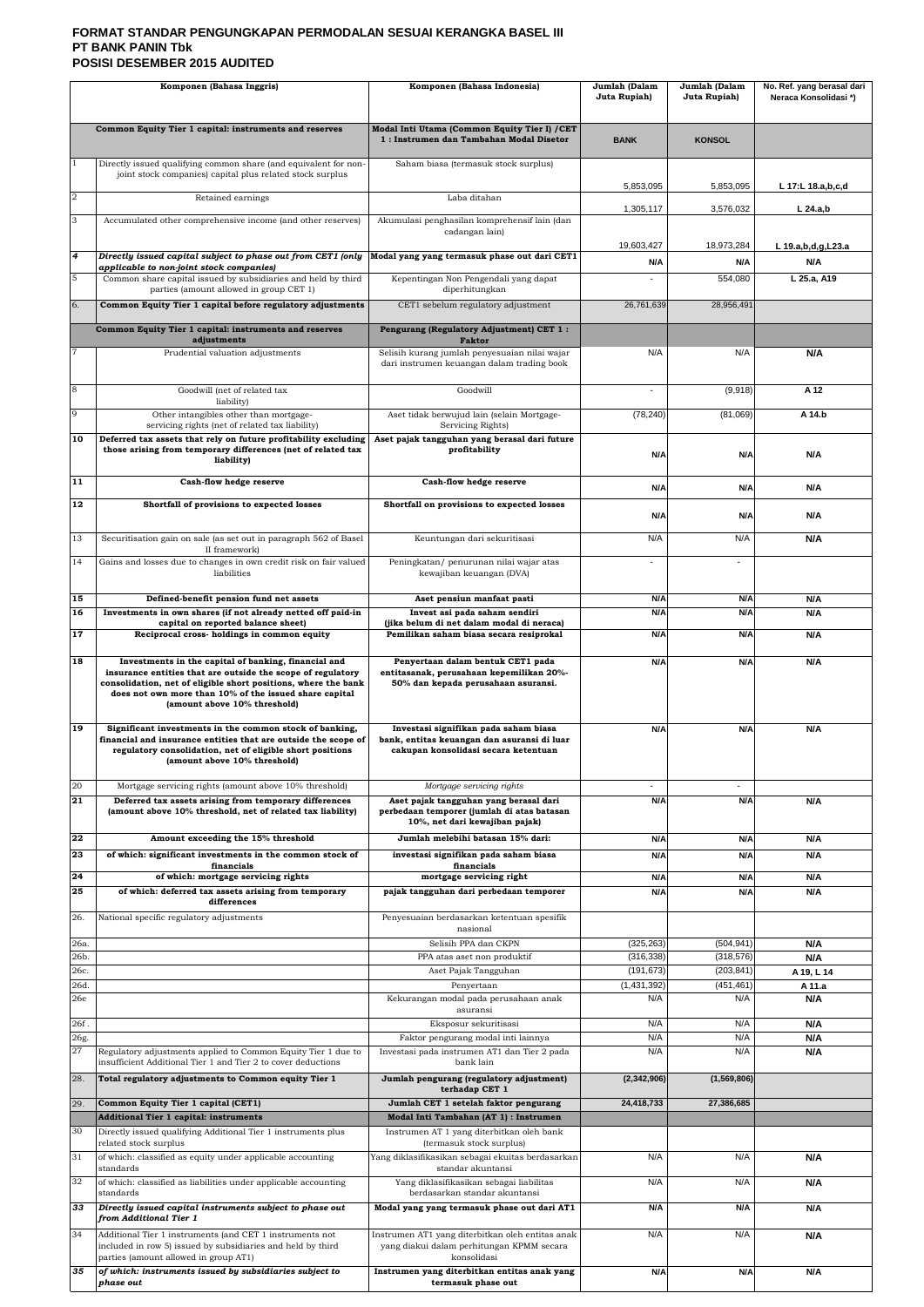# **FORMAT STANDAR PENGUNGKAPAN PERMODALAN SESUAI KERANGKA BASEL III PT BANK PANIN Tbk POSISI DESEMBER 2015 AUDITED**

|              | Komponen (Bahasa Inggris)                                                                                                                                                                                                                                                                                                                                   | Komponen (Bahasa Indonesia)                                                                                                             | Jumlah (Dalam<br>Juta Rupiah) | Jumlah (Dalam<br>Juta Rupiah) | No. Ref. yang berasal dari<br>Neraca Konsolidasi*) |
|--------------|-------------------------------------------------------------------------------------------------------------------------------------------------------------------------------------------------------------------------------------------------------------------------------------------------------------------------------------------------------------|-----------------------------------------------------------------------------------------------------------------------------------------|-------------------------------|-------------------------------|----------------------------------------------------|
|              | Common Equity Tier 1 capital: instruments and reserves                                                                                                                                                                                                                                                                                                      | Modal Inti Utama (Common Equity Tier I) / CET<br>1: Instrumen dan Tambahan Modal Disetor                                                | <b>BANK</b>                   | <b>KONSOL</b>                 |                                                    |
| 36           | Additional Tier 1 capital before regulatory adjustments                                                                                                                                                                                                                                                                                                     | Jumlah AT 1 sebelum regulatory adjustment                                                                                               |                               |                               |                                                    |
|              | Additional Tier 1 capital: regulatory adjustments                                                                                                                                                                                                                                                                                                           | Modal Inti Tambahan: Faktor Pengurang<br>(Regulatory Adjustment)                                                                        |                               |                               |                                                    |
| 37           | Investments in own Additional Tier 1<br>instruments                                                                                                                                                                                                                                                                                                         | Investasi pada instrumen AT1 sendiri                                                                                                    | N/A                           | N/A                           | N/A                                                |
| 38           | Reciprocal cross- holdings in Additional Tier 1 instruments                                                                                                                                                                                                                                                                                                 | Pemilikan instrumen AT1 secara resiprokal                                                                                               | N/A                           | N/A                           | N/A                                                |
| 39           | Investments in the capital of banking, financial and<br>insurance entities that are outside the scope of regulatory<br>consolidation, net of eligible short positions, where the bank<br>does not own more than 10% of the issued common share                                                                                                              | Penyertaan dalam bentuk AT1 pada<br>entitasanak, perusahaan kepemilikan 20%-<br>50% dan kepada perusahaan asuransi.                     | N/A                           | N/A                           | N/A                                                |
| 40           | Significant investments in the capital of banking, financial<br>and insurance entities that are outside the scope of<br>regulatory consolidation (net of eligible short positions)                                                                                                                                                                          | Investasi signifikan pada modal bank, entitas<br>keuangan dan asuransi di luar cakupan<br>konsolidasi secara ketentuan                  | N/A                           | N/A                           | N/A                                                |
| 41           | National specific regulatory adjustments                                                                                                                                                                                                                                                                                                                    | Penyesuaian berdasarkan ketentuan spesifik<br>nasional                                                                                  |                               |                               |                                                    |
| 41 a.        |                                                                                                                                                                                                                                                                                                                                                             | Investasi pada instrumen AT1 pada bank lain                                                                                             | N/A                           | N/A                           | N/A                                                |
| 42           | Regulatory adjustments applied to Common Equity Tier 1 due to<br>insufficient Additional Tier 1 and Tier 2 to cover deductions                                                                                                                                                                                                                              | Investasi pada instrumen Tier 2 pada bank lain                                                                                          | N/A                           | N/A                           | N/A                                                |
| 43.          | Total regulatory adjustments to Additional Tier 1 capital                                                                                                                                                                                                                                                                                                   | Jumlah faktor pengurang (regulatory<br>adjustment) terhadap AT1                                                                         |                               |                               |                                                    |
| 44.          | <b>Additional Tier 1 capital (AT1)</b>                                                                                                                                                                                                                                                                                                                      | Jumlah AT 1 setelah faktor pengurang                                                                                                    |                               |                               |                                                    |
| 45.          | Tier 1 capital (T1 = CET1 + AT1)                                                                                                                                                                                                                                                                                                                            | Jumlah Modal Inti (Tier 1)<br>$(CET1 + AT1)$                                                                                            | 24,418,733                    | 27,386,685                    |                                                    |
|              | Tier 2 capital: instruments and provisions                                                                                                                                                                                                                                                                                                                  | Modal Pelengkap (Tier 2) : Instumen dan<br>cadangan                                                                                     |                               |                               |                                                    |
| 46           | Directly issued qualifying Tier 2 instruments plus related stock<br>surplus                                                                                                                                                                                                                                                                                 | Instrumen T2 yang diterbitkan oleh bank (plus<br>related stock surplus)                                                                 | N/A                           | N/A                           | N/A                                                |
| 47           | Directly issued capital instruments subject to phase out                                                                                                                                                                                                                                                                                                    | Modal yang yang termasuk phase out dari Tier                                                                                            | 2,543,000<br>N/A              | 2,543,000<br>N/A              | L 11.b<br>N/A                                      |
| 48           | from Tier 2<br>Tier 2 instruments (and CET1 and AT1 instruments not included                                                                                                                                                                                                                                                                                | Instrumen Tier2 yang diterbitkan oleh entitas                                                                                           |                               |                               |                                                    |
|              | in rows 5 or 34) issued by subsidiaries and held by third parties<br>(amount allowed in group Tier 2)                                                                                                                                                                                                                                                       | anak yang diakui dalam perhitungan KPMM<br>secara konsolidasi                                                                           |                               |                               |                                                    |
| 49           | of which: instruments issued by subsidiaries subject to<br>phase out                                                                                                                                                                                                                                                                                        | Modal yang diterbitkan entitas anak yang<br>termasuk phase out                                                                          | N/A                           | N/A                           | N/A                                                |
| 50           | Provisions                                                                                                                                                                                                                                                                                                                                                  | cadangan umum PPA atas aset produktif yang<br>wajib dihitung dengan jumlah paling tinggi<br>sebesar 1,25% dari ATMR untuk Risiko Kredit | 1,275,957                     | 1,396,220                     | N/A                                                |
|              |                                                                                                                                                                                                                                                                                                                                                             | Cadangan Tujuan                                                                                                                         | 140,000                       | 140,000                       | L <sub>23.b</sub>                                  |
| 51.          | Tier 2 capital before regulatory adjustments                                                                                                                                                                                                                                                                                                                | Jumlah Modal Pelengkap (Tier 2) sebelum<br>faktor pengurang                                                                             | 3,958,957                     | 4,079,220                     |                                                    |
|              | Tier 2 capital: regulatory adjustments                                                                                                                                                                                                                                                                                                                      | Modal Pelengkap (Tier 2) : Faktor Pengurang<br>(Regulatory Adjustment)                                                                  |                               |                               |                                                    |
| 52<br>53     | Investments in own Tier 2 instruments                                                                                                                                                                                                                                                                                                                       | Investasi pada instrumen Tier 2 sendiri<br>Pemilikan instrumen Tier 2 secara resiprokal                                                 | N/A<br>N/A                    | N/A<br>N/A                    | N/A                                                |
| 54           | Reciprocal cross-holdings in Tier 2 instruments<br>Investments in the capital of banking, financial and<br>insurance entities that are outside the scope of regulatory<br>consolidation, net of eligible short positions, where the bank<br>does not own more than 10% of the issued common share<br>capital of the entity (amount above the 10% threshold) | Penyertaan dalam bentuk AT1 pada<br>entitasanak, perusahaan kepemilikan 20%-<br>50% dan kepada perusahaan asuransi.                     | N/A                           | N/A                           | N/A<br>N/A                                         |
| 55           | Significant investments in the capital banking, financial and<br>insurance entities that are outside the scope of regulatory                                                                                                                                                                                                                                | Investasi signifikan pada modal bank, entitas<br>keuangan dan asuransi di luar cakupan                                                  | N/A                           | N/A                           | N/A                                                |
| 56           | consolidation (net of eligible short positions)                                                                                                                                                                                                                                                                                                             | konsolidasi secara ketentuan                                                                                                            |                               |                               |                                                    |
|              | National specific regulatory adjustments                                                                                                                                                                                                                                                                                                                    | Penyesuaian berdasarkan ketentuan spesifik<br>nasional                                                                                  |                               |                               |                                                    |
| 56 a         |                                                                                                                                                                                                                                                                                                                                                             | Investasi pada instrumen Tier 2 pada bank lain                                                                                          | $\blacksquare$                | $\blacksquare$                |                                                    |
| 56 b.<br>57. | Total regulatory adjustments to Tier 2 capital                                                                                                                                                                                                                                                                                                              | Sinking fund<br>Jumlah faktor pengurang (regulatory<br>adjustment) Modal Pelengkap                                                      | N/A                           | N/A                           | N/A                                                |
| 58.          | Tier 2 capital (T2)                                                                                                                                                                                                                                                                                                                                         | Jumlah Modal Pelengkap (T2) setelah<br>regulatory adjustment                                                                            | 3,958,957                     | 4,079,220                     |                                                    |
| 59.          | Total capital (TC = $T1 + T2$ )                                                                                                                                                                                                                                                                                                                             | Total Modal (Modal Inti + Modal Pelengkap)                                                                                              | 28,377,690                    | 31,465,905                    |                                                    |
| 60.          | Total risk weighted assets                                                                                                                                                                                                                                                                                                                                  | <b>Total Aset Tertimbang Menurut Risiko (ATMR)</b>                                                                                      | 142,299,939                   | 156,315,862                   |                                                    |
|              | <b>Capital ratios and buffers</b>                                                                                                                                                                                                                                                                                                                           | Rasio Kecukupan Pemenuhan<br>Modal Minimum (KPMM) dan Tambahan Modal<br>(Capital Buffer)                                                |                               |                               |                                                    |
| 61.          | Common Equity Tier 1 (as a percentage of risk weighted assets)                                                                                                                                                                                                                                                                                              | Rasio Modal Inti Utama (CET1) - prosentase<br>terhadap ATMR                                                                             | 17.16%                        | 17.52%                        |                                                    |
| 62.          | Tier 1 (as a percentage of risk weighted assets)                                                                                                                                                                                                                                                                                                            | Rasio Modal Inti (Tier 1) - prosentase terhadap                                                                                         | 17.16%                        | 17.52%                        |                                                    |
| 63.          | Total capital (as a percentage of risk weighted assets)                                                                                                                                                                                                                                                                                                     | ATMR<br>Rasio Total Modal - prosentase terhadap ATMR                                                                                    | 19.94%                        | 20.13%                        |                                                    |
| 64.          | Institution specific buffer requirement (minimum CET1<br>requirement plus capital conservation buffer plus countercyclical<br>buffer requirements plus G-SIB buffer requirement, expressed as<br>a percentage of risk weighted assets)                                                                                                                      | Tambahan modal (buffer) - prosentase terhadap<br>AMTR                                                                                   |                               |                               |                                                    |
| 65           | of which: capital conservation<br>buffer requirement                                                                                                                                                                                                                                                                                                        | Capital Conservation Buffer                                                                                                             |                               |                               |                                                    |
| 66           | of which: bank specific countercyclical buffer requirement                                                                                                                                                                                                                                                                                                  | Countercyclical Buffer                                                                                                                  |                               |                               |                                                    |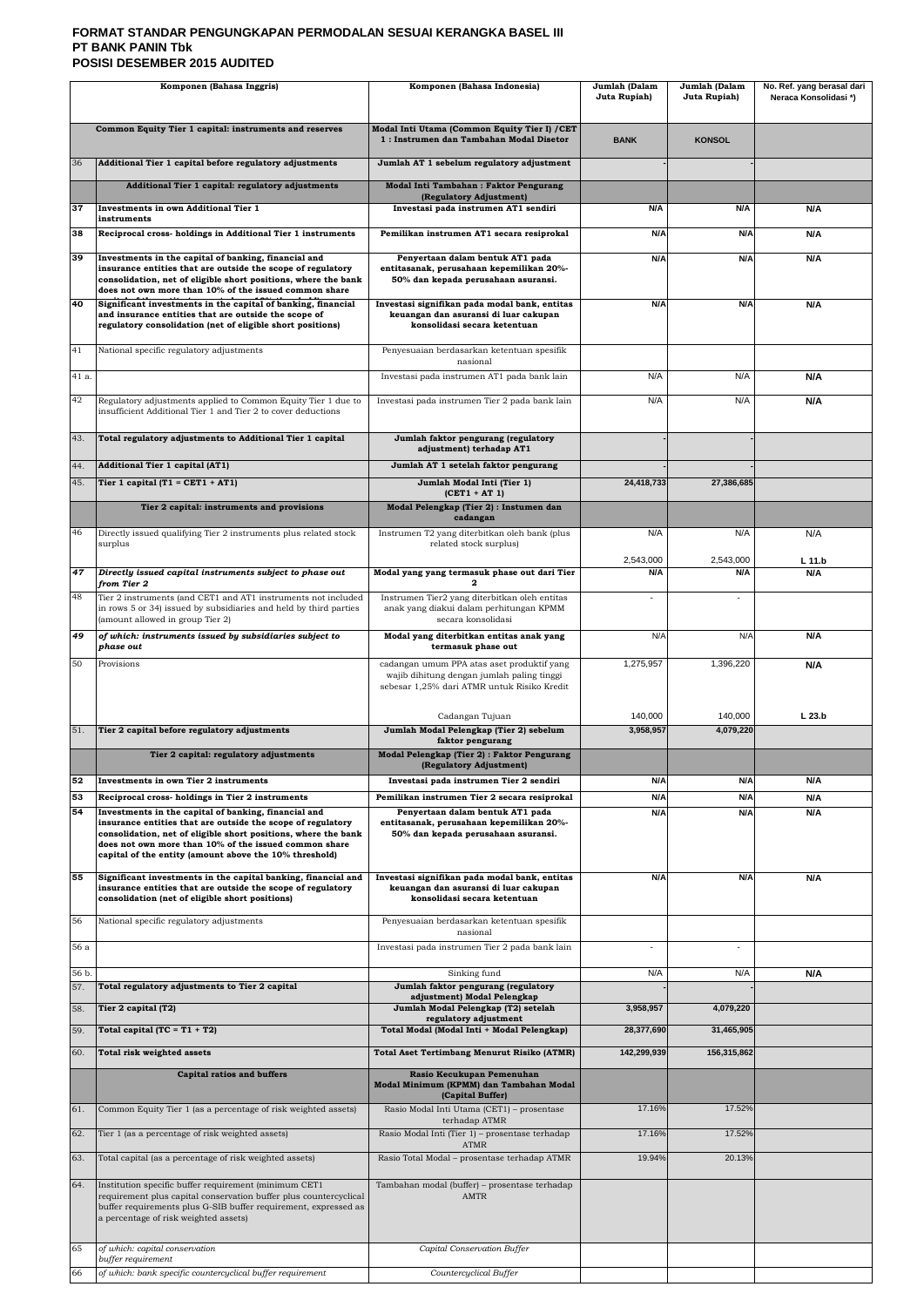# **FORMAT STANDAR PENGUNGKAPAN PERMODALAN SESUAI KERANGKA BASEL III PT BANK PANIN Tbk POSISI DESEMBER 2015 AUDITED**

| Komponen (Bahasa Inggris) |                                                                                                                                          | Komponen (Bahasa Indonesia)                                                                                                  | Jumlah (Dalam<br>Juta Rupiah) | Jumlah (Dalam<br>Juta Rupiah) | No. Ref. yang berasal dari<br>Neraca Konsolidasi*) |
|---------------------------|------------------------------------------------------------------------------------------------------------------------------------------|------------------------------------------------------------------------------------------------------------------------------|-------------------------------|-------------------------------|----------------------------------------------------|
|                           | Common Equity Tier 1 capital: instruments and reserves                                                                                   | Modal Inti Utama (Common Equity Tier I) / CET<br>1: Instrumen dan Tambahan Modal Disetor                                     | <b>BANK</b>                   | <b>KONSOL</b>                 |                                                    |
| 67                        | of which: G-SIB buffer requirement                                                                                                       | Capital Surcharge untuk D-SIB                                                                                                |                               |                               |                                                    |
| 68.                       | Common Equity Tier 1 available to meet buffers (as a percentage<br>of risk weighted assets)                                              | Modal Inti Utama (CET 1) yang tersedia untuk<br>memenuhi Tambahan Modal (Buffer) - prosentase<br>terhadap ATMR               | 10.71%                        | 10.90%                        |                                                    |
|                           | National minima<br>(if different from<br>Basel 3)                                                                                        | National minima<br>(if different from<br>Basel 3)                                                                            |                               |                               |                                                    |
| 69                        | National Common Equity Tier 1 minimum ratio (if different<br>from Basel 3 minimum)                                                       | Rasio minimal CET 1 nasional (jika berbeda<br>dengan Basel 3)                                                                | N/A                           | N/A                           | N/A                                                |
| 70                        | National Tier 1 minimum ratio (if different from Basel 3<br>minimum)                                                                     | Rasio minimal Tier 1 nasional (jika berbeda<br>dengan Basel 3)                                                               | N/A                           | N/A                           | N/A                                                |
| 71                        | National total capital minimum ratio (if different from Basel<br>3 minimum)                                                              | Rasio minimal total modal nasional (jika<br>berbeda dengan Basel 3)                                                          | N/A                           | N/A                           | N/A                                                |
|                           | Amounts below the thresholds for deduction (before risk<br>weighting)                                                                    | Jumlah di bawah batasan pengurangan<br>(sebelum pembobotan risiko)                                                           |                               |                               |                                                    |
| 72                        | Non-significant investments in the capital of other financials                                                                           | Investasi non- signifikan pada modal entitas<br>keuangan lain                                                                | N/A                           | N/A                           | N/A                                                |
| 73                        | Significant investments in the common stock of financials                                                                                | Investasi signifikan pada saham biasa entitas<br>keuangan                                                                    | N/A                           | N/A                           | N/A                                                |
| 74                        | Mortgage servicing rights (net of related tax liability)                                                                                 | Mortgage servicing rights (net dari kewajiban<br>pajak)                                                                      | N/A                           | N/A                           | N/A                                                |
| 75                        | Deferred tax assets arising from temporary differences (net of<br>related tax liability)                                                 | Aset pajak tangguhan yang berasal dari<br>perbedaan temporer (net dari kewajiban pajak)                                      | N/A                           | N/A                           | N/A                                                |
|                           | Applicable caps on the inclusion of provisions in Tier 2                                                                                 | Cap yang dikenakan untuk provisi pada Tier 2                                                                                 |                               |                               |                                                    |
| 76                        | Provisions eligible for inclusion in Tier 2 in respect of<br>exposures subject to standardised approach (prior to<br>application of cap) | Provisi yang dapat diakui sebagai Tier 2 sesuai<br>dengan eksposur berdasarkan pendekatan<br>standar (sebelum dikenakan cap) | N/A                           | N/A                           | N/A                                                |
| 77                        | Cap on inclusion of provisions in Tier 2 under standardised<br>approach                                                                  | Cap atas provisi yang diakui sebagai Tier 2<br>berdasarkan pendekatan st andar                                               | N/A                           | N/A                           | N/A                                                |
| 78                        | Provisions eligible for inclusion in Tier 2 in respect of<br>exposures subject to standardised approach (prior to<br>application of cap) | Provisi yang dapat diakui sebagai Tier 2 sesuai<br>dengan eksposur berdasarkan pendekatan<br>standar (sebelum dikenakan cap) | N/A                           | N/A                           | N/A                                                |
| 79                        | Cap for inclusion of provisions in Tier 2 under internal<br>ratings-based approach                                                       | Cap atas provisi yang diakui sebagai Tier 2<br>berdasarkan pendekatan IRB                                                    | N/A                           | N/A                           | N/A                                                |
|                           | Capital instruments subject to phase-out arrangements (only<br>applicable between 1 Jan 2018 and 1 Jan 2022)                             | Instrumen Modal yang termasuk phase out<br>(hanya berlaku antara 1 Jan 2018 s.d. 1 Jan<br>2022)                              |                               |                               |                                                    |
| 80                        | Current cap on CET1 instruments subject to phase out<br>arrangements                                                                     | Cap pada CET 1 yang temasuk phase out                                                                                        | N/A                           | N/A                           | N/A                                                |
| 81                        | Amount excluded from CET1 due to cap (excess over cap<br>after redemptions and maturities)                                               | Jumlah yang dikecualikan dari CET1 karena<br>adanya cap (kelebihan di atas cap setelah<br>redemptions dan maturities)        | N/A                           | N/A                           | N/A                                                |
| 82                        | Current cap on AT1 instruments subject to phase out<br>arrangements                                                                      | Cap pada AT1 yang temasuk phase out                                                                                          | N/A                           | N/A                           | N/A                                                |
| 83                        | Amount excluded from AT1 due to cap (excess over cap after<br>redemptions and maturities)                                                | Jumlah yang dikecualikan dari AT1 karena<br>adanya cap (kelebihan di atas cap setelah<br>redemptions dan maturities)         | N/A                           | N/A                           | N/A                                                |
| 84                        | Current cap on T2 instruments subject to phase out<br>arrangements                                                                       | Cap pada Tier2 yang temasuk phase out                                                                                        | N/A                           | N/A                           | N/A                                                |
| 85                        | Amount excluded from T2 due to cap (excess over cap after<br>redemptions and maturities)                                                 | Jumlah yang dikecualikan dari Tier2 karena<br>adanya cap (kelebihan di atas cap setelah<br>redemptions dan maturities)       | N/A                           | N/A                           | N/A                                                |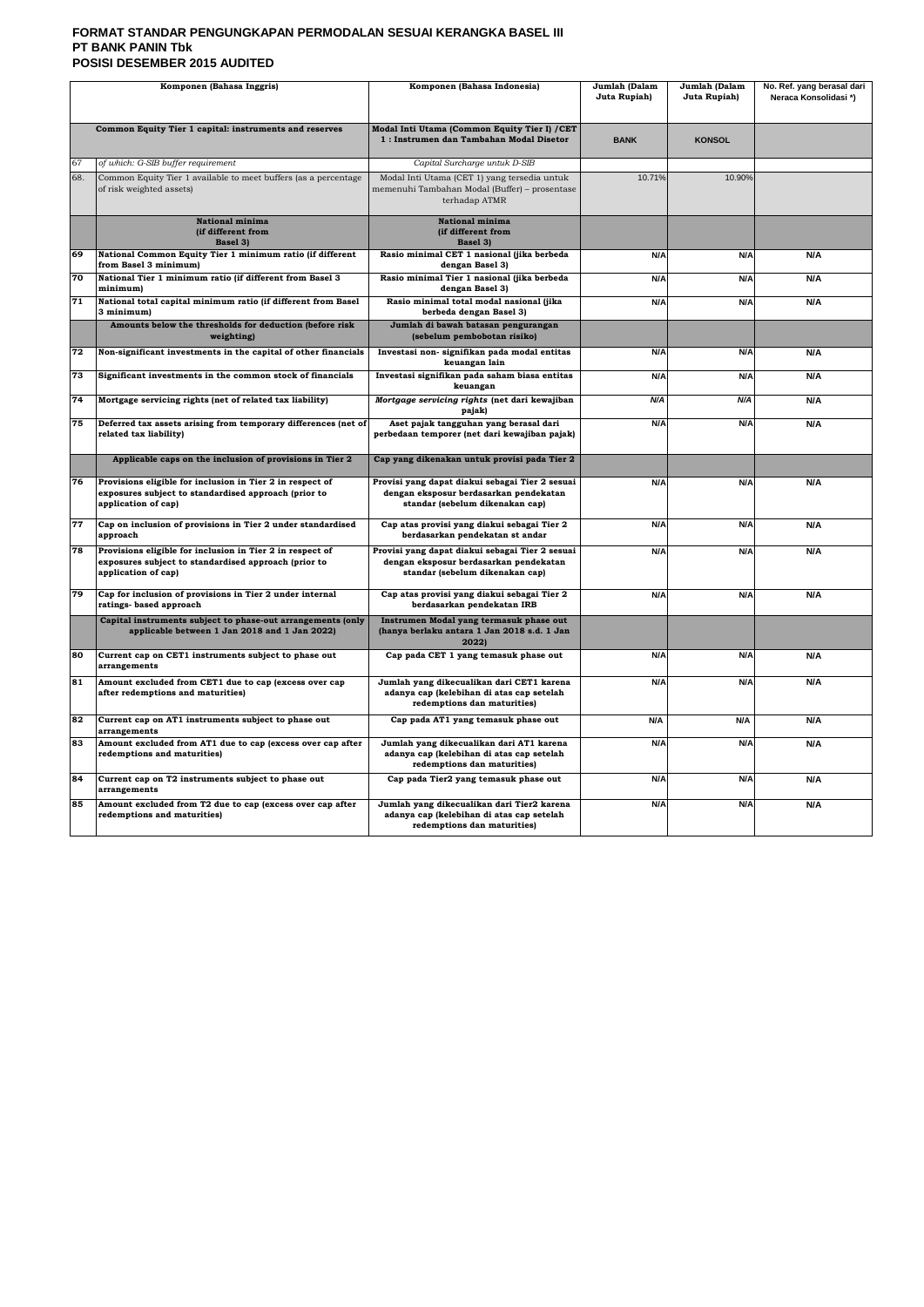### **REKONSILIASI PERMODALAN PT BANK PANIN Tbk POSISI DESEMBER 2015 AUDITED (Dalam Juta Rupiah)**

|          | Dalam vulu Ruplum                                                                                       | <b>BANK</b>          |                                                                                              |              | <b>KONSOLIDASI</b>   |                                                                                              |              |
|----------|---------------------------------------------------------------------------------------------------------|----------------------|----------------------------------------------------------------------------------------------|--------------|----------------------|----------------------------------------------------------------------------------------------|--------------|
| No.      | POS-POS                                                                                                 | Neraca Publikasi     | Neraca Konsolidasian<br>dengan cakupan<br>konsolidasi berdasarkan<br>ketentuan kehati-hatian | No Referensi | Neraca Publikasi     | Neraca Konsolidasian<br>dengan cakupan<br>konsolidasi berdasarkan<br>ketentuan kehati-hatian | No Referensi |
|          |                                                                                                         | Posisi Desember 2015 | Posisi Desember 2015                                                                         |              | Posisi Desember 2015 | Posisi Desember 2015                                                                         |              |
|          | <b>ASET</b>                                                                                             |                      |                                                                                              |              |                      |                                                                                              |              |
|          |                                                                                                         |                      |                                                                                              |              |                      |                                                                                              |              |
| 1.       | Kas                                                                                                     | 1,351,807            | 1,351,807                                                                                    |              | 1,372,501            | 1,372,501                                                                                    |              |
| 2.       | Penempatan pada Bank Indonesia                                                                          | 13,637,501           | 13,637,501                                                                                   |              | 14,683,462           | 14,683,462                                                                                   |              |
| 3.       | Penempatan pada bank lain                                                                               | 5,690,227            | 5,690,227                                                                                    |              | 5,714,064            | 5,714,064                                                                                    |              |
| 4.<br>5. | Tagihan spot dan derivatif<br>Surat berharga                                                            | 1,547                | 1,547<br>÷                                                                                   |              | 1,547                | 1,547                                                                                        |              |
|          | a. Diukur pada nilai wajar melalui laporan laba/rugi                                                    | 952,455              | ÷.                                                                                           |              | 952,455              |                                                                                              |              |
|          | a.1 subordinasi bank                                                                                    |                      |                                                                                              | A 5.a,1      |                      |                                                                                              | A 5.a,1      |
|          | a.2 selain subordinasi bank                                                                             |                      | 952,455                                                                                      |              |                      | 952,455                                                                                      |              |
|          | b. Tersedia untuk dijual                                                                                | 4,766,389            |                                                                                              |              | 4,815,617            |                                                                                              |              |
|          | b.1 subordinasi bank                                                                                    |                      |                                                                                              | A 5.b,1      |                      |                                                                                              | A 5.b,1      |
|          | b.2 selain subordinasi bank                                                                             |                      | 4,766,389                                                                                    |              |                      | 4,815,617                                                                                    |              |
|          | c. Dimiliki hingga jatuh tempo                                                                          | 8,769,126            |                                                                                              |              | 9,053,328            |                                                                                              |              |
|          | c.1 subordinasi bank                                                                                    |                      |                                                                                              | A 5.c,1      |                      |                                                                                              | A 5.c,1      |
|          | c.2 selain subordinasi bank                                                                             |                      | 8,769,126                                                                                    |              |                      | 9,053,328                                                                                    |              |
| 6.       | d. Pinjaman yang diberikan dan piutang<br>Surat berharga yang dijual dengan janji dibeli kembali (repo) | 4,479,967            | 4,479,967                                                                                    |              | 4,479,967            | 4,479,967                                                                                    |              |
| 7.       | Tagihan atas surat berharga yang dibeli dengan janji                                                    |                      |                                                                                              |              |                      |                                                                                              |              |
|          | dijual kembali (reverse repo)                                                                           | 2,318,381            | 2,318,381                                                                                    |              | 2,318,381            | 2,318,381                                                                                    |              |
| 8.       | Tagihan akseptasi                                                                                       | 1,575,306            | 1,575,306                                                                                    |              | 1,575,306            | 1,575,306                                                                                    |              |
| 9.       | Kredit                                                                                                  |                      |                                                                                              |              |                      |                                                                                              |              |
|          | a. Diukur pada nilai wajar melalui laporan laba/rugi                                                    |                      |                                                                                              |              |                      |                                                                                              |              |
|          | b. Tersedia untuk dijual                                                                                |                      |                                                                                              |              |                      |                                                                                              |              |
|          | c. Dimiliki hingga jatuh tempo                                                                          |                      |                                                                                              |              |                      |                                                                                              |              |
|          | d. Pinjaman yang diberikan dan piutang                                                                  | 115,366,920          | 115,366,920                                                                                  |              | 126,840,445          | 126,840,445                                                                                  |              |
| 10.      | Pembiayaan syariah                                                                                      |                      |                                                                                              |              |                      |                                                                                              |              |
| 11.      | Penyertaan                                                                                              | 1,449,307            | 1,431,392                                                                                    | A 11.a       | 507,647              | 451,461                                                                                      | A 11.a       |
|          | a. Penyertaan sebagai pengurang Modal<br>b. Pemyertaan bukan sebagai pengurang Modal                    |                      | 17,915                                                                                       |              |                      | 56,186                                                                                       |              |
| 12.      | Goodwill                                                                                                |                      |                                                                                              |              | 9,918                | 9,918                                                                                        |              |
| 13.      | Cadangan kerugian penurunan nilai aset keuangan -/-                                                     |                      |                                                                                              |              |                      |                                                                                              |              |
|          | a. Surat berharga                                                                                       | (222, 200)           | (222, 200)                                                                                   |              | (222, 250)           | (222, 250)                                                                                   |              |
|          | b. Kredit                                                                                               | (2,563,500)          | (2,563,500)                                                                                  |              | (2,766,246)          | (2,766,246)                                                                                  |              |
|          | c. Lainnya                                                                                              | (625)                | (625)                                                                                        |              | (43, 514)            | (43, 514)                                                                                    |              |
| 14.      | Aset tidak berwujud                                                                                     | 216,886              |                                                                                              |              | 221,914              |                                                                                              |              |
|          | a, Aset tidak berwujud Servicing Mortgage                                                               |                      |                                                                                              | A 14.a       |                      |                                                                                              | A 14.a       |
|          | b, Aset tidak berwujud selain Servicing Mortgage                                                        |                      | 216,886                                                                                      | A 14.b       |                      | 221,914                                                                                      | A 14.b       |
|          | Akumulasi amortisasi aset tidak berwujud -/-                                                            | (138, 646)           |                                                                                              |              | (140, 845)           |                                                                                              |              |
|          | a, Akumulasi amortisasi aset tidak berwujud Servicing Mortgage                                          |                      | ÷,                                                                                           | A 14.a       |                      |                                                                                              | A 14.a       |
|          | b, Akumulasi amortisasi aset tidak berwujud selain Servicing                                            |                      |                                                                                              |              |                      |                                                                                              |              |
|          | Mortgage                                                                                                |                      | (138, 646)                                                                                   | A 14.b       |                      | (140, 845)                                                                                   | A 14.b       |
| 15.      | Aset tetap dan inventaris                                                                               | 9,824,618            | 9,824,618                                                                                    |              | 10,140,329           | 10,140,329                                                                                   |              |
|          | Akumulasi penyusutan aset tetap dan inventaris -/-                                                      | (892, 424)           | (892, 424)                                                                                   |              | (1,005,931)          | (1,005,931)                                                                                  |              |
| 16.      | Aset non Produktif                                                                                      |                      |                                                                                              |              |                      |                                                                                              |              |
|          | a. Properti Terbengkalai                                                                                | 193,644              | 193,644                                                                                      |              | 193,644              | 193,644                                                                                      |              |
|          | b. Aset yang diambil alih                                                                               | 591,895              | 591,895                                                                                      |              | 603,092              | 603,092                                                                                      |              |
|          | c. Rekening tunda                                                                                       |                      |                                                                                              |              |                      |                                                                                              |              |
|          | d. Aset antar kantor<br>i. Melakukan kegiatan operasional di Indonesia                                  |                      |                                                                                              |              |                      |                                                                                              |              |
|          | ii. Melakukan kegiatan operasional di luar Indonesia                                                    |                      |                                                                                              |              |                      |                                                                                              |              |
| 17.      | Cadangan kerugian penurunan nilai aset keuangan lainnya-/-                                              |                      |                                                                                              |              |                      |                                                                                              |              |
| 18.      | Sewa pembiayaan                                                                                         |                      |                                                                                              |              | 1,890,263            | 1,890,263                                                                                    |              |
| 19.      | Aset pajak tangguhan                                                                                    | 238,728              | 238,728                                                                                      |              | 252,584              | 252,584                                                                                      |              |
| 20.      | Aset lainnya                                                                                            | 1,532,924            | 1,532,924                                                                                    |              | 1,672,862            | 1,672,862                                                                                    |              |
|          |                                                                                                         |                      |                                                                                              |              |                      |                                                                                              |              |
|          | <b>TOTAL ASET</b>                                                                                       | 169,140,233          | 169,140,233                                                                                  |              | 183,120,540          | 183,120,540                                                                                  |              |

|     |                                                              | <b>BANK</b>          |                                                                                              |              | <b>KONSOLIDASI</b>   |                                                                                              |              |
|-----|--------------------------------------------------------------|----------------------|----------------------------------------------------------------------------------------------|--------------|----------------------|----------------------------------------------------------------------------------------------|--------------|
|     |                                                              | Neraca Publikasi     | Neraca Konsolidasian<br>dengan cakupan<br>konsolidasi berdasarkan<br>ketentuan kehati-hatian | No Referensi | Neraca Publikasi     | Neraca Konsolidasian<br>dengan cakupan<br>konsolidasi berdasarkan<br>ketentuan kehati-hatian | No Referensi |
| No. | POS-POS                                                      | Posisi Desember 2015 | Posisi Desember 2015                                                                         |              | Posisi Desember 2015 | Posisi Desember 2015                                                                         |              |
|     | <b>LIABILITAS DAN EKUITAS</b>                                |                      |                                                                                              |              |                      |                                                                                              |              |
|     |                                                              |                      |                                                                                              |              |                      |                                                                                              |              |
|     | <b>LIABILITAS</b>                                            |                      | 9,385,366                                                                                    |              | 9,622,794            | 9,622,794                                                                                    |              |
| 1.  | Giro                                                         | 9,385,366            |                                                                                              |              |                      |                                                                                              |              |
| 2.  | Tabungan                                                     | 41,016,474           | 41,016,474                                                                                   |              | 41,604,074           | 41,604,074                                                                                   |              |
| 3.  | Simpanan berjangka                                           | 72,004,487           | 72,004,487                                                                                   |              | 77,091,142           | 77,091,142                                                                                   |              |
| 4.  | Dana investasi revenue sharing                               |                      |                                                                                              |              |                      |                                                                                              |              |
| 5.  | Pinjaman dari Bank Indonesia                                 |                      |                                                                                              |              |                      | $\sim$                                                                                       |              |
| 6.  | Pinjaman dari bank lain                                      | 5,494,323            | 5,494,323                                                                                    |              | 5,494,733            | 5,494,733                                                                                    |              |
| 7.  | Liabilitas spot dan derivatif                                | 821                  | 821                                                                                          |              | 821                  | 821                                                                                          |              |
| 8.  | Utang atas surat berharga yang dijual dengan janji           |                      |                                                                                              |              |                      |                                                                                              |              |
|     | dibeli kembali (repo)                                        | 4,606,512            | 4,606,512                                                                                    |              | 4,606,512            | 4,606,512                                                                                    |              |
| 9.  | Utang akseptasi                                              | 1,577,080            | 1,577,080                                                                                    |              | 1,577,080            | 1,577,080                                                                                    |              |
| 10. | Surat berharga yang diterbitkan                              | 996,278              | 996,278                                                                                      |              | 2,000,912            | 2,000,912                                                                                    |              |
| 11. | Pinjaman yang diterima                                       | 5,008,326            |                                                                                              |              | 7,750,900            | $\sim$                                                                                       |              |
|     | a. Pinjaman yang diterima                                    |                      | 566,423                                                                                      |              |                      | 3,308,997                                                                                    |              |
|     | b. Modal pinjaman bank                                       |                      | 4,460,000                                                                                    | L 11.b       |                      | 4,460,000                                                                                    | L11.b        |
|     | c. Modal pinjaman anak                                       |                      |                                                                                              |              |                      |                                                                                              | L 11.c       |
|     | d. emisi Obligasi                                            |                      | (18,097)                                                                                     |              |                      | (18,097)                                                                                     |              |
| 12. | Setoran jaminan                                              | 149,477              | 149,477                                                                                      |              | 167,971              | 167,971                                                                                      |              |
| 13. | Liabilitas antar kantor                                      |                      |                                                                                              |              |                      |                                                                                              |              |
|     | a. Melakukan kegiatan operasional di Indonesia               |                      |                                                                                              |              |                      |                                                                                              |              |
|     | b. Melakukan kegiatan operasional di luar Indonesia          |                      |                                                                                              |              |                      |                                                                                              |              |
| 14. | Liabilitas pajak tangguhan                                   |                      |                                                                                              |              |                      |                                                                                              |              |
| 15. | Liabilitas lainnya                                           | 2,142,249            | 2,142,249                                                                                    |              | 2,397,392            | 2,397,392                                                                                    |              |
| 16. | Dana investasi profit sharing                                |                      |                                                                                              |              |                      |                                                                                              |              |
|     | <b>TOTAL LIABILITAS</b>                                      | 142,381,393          | 142,381,393                                                                                  |              | 152,314,331          | 152,314,331                                                                                  |              |
|     |                                                              |                      |                                                                                              |              |                      |                                                                                              |              |
|     | <b>EKUITAS</b>                                               |                      |                                                                                              |              |                      |                                                                                              |              |
|     |                                                              |                      |                                                                                              |              |                      |                                                                                              |              |
| 17. | Modal disetor                                                |                      |                                                                                              |              |                      |                                                                                              |              |
|     | a. Modal dasar                                               | 9,600,000            | 9,600,000                                                                                    |              | 9,600,000            | 9,600,000                                                                                    |              |
|     | b. Modal yang belum disetor -/-                              | (7, 191, 235)        | (7, 191, 235)                                                                                |              | (7, 191, 235)        | (7, 191, 235)                                                                                |              |
|     | c. Saham yang dibeli kembali (treasury stock) -/-            |                      |                                                                                              |              |                      |                                                                                              |              |
| 18. | Tambahan modal disetor                                       |                      |                                                                                              |              |                      |                                                                                              |              |
|     | a. Agio                                                      | 3,444,330            | 3,444,330                                                                                    |              | 3,444,330            | 3,444,330                                                                                    |              |
|     | b. Disagio -/-                                               |                      |                                                                                              |              |                      |                                                                                              |              |
|     | c. Modal Sumbangan                                           |                      |                                                                                              |              |                      |                                                                                              |              |
|     | d. Dana setoran modal                                        |                      |                                                                                              |              |                      |                                                                                              |              |
|     | e. Lainnya                                                   |                      |                                                                                              |              | (51, 104)            | (51, 104)                                                                                    |              |
| 19. | Pendapatan (kerugian) komprehensif lainnya                   |                      |                                                                                              |              |                      |                                                                                              |              |
|     | a. Penyesuaian akibat penjabaran laporan keuangan dalam      |                      |                                                                                              |              |                      |                                                                                              |              |
|     | mata uang asing                                              |                      |                                                                                              |              |                      |                                                                                              |              |
|     | b. Keuntungan (kerugian) dari perubahan nilai aset keuangan  |                      |                                                                                              |              |                      |                                                                                              |              |
|     | dalam kelompok tersedia untuk dijual                         | 6,535                | 6,535                                                                                        |              | 6,135                | 6,135                                                                                        |              |
|     | c. Bagian efektif lindung nilai arus kas                     |                      |                                                                                              |              |                      |                                                                                              |              |
|     | d. Selisih penilaian kembali aset tetap                      | 6,027,121            | 6,027,121                                                                                    |              | 6,061,063            | 6,061,063                                                                                    |              |
|     | e. Bagian pendapatan komprehensif lain dari entitas asosiasi |                      |                                                                                              |              | 1,614                | 1,614                                                                                        |              |
|     | f. Keuntungan (kerugian) aktuarial program manfaat pasti     | (188, 221)           | (188, 221)                                                                                   |              | (186, 924)           | (186, 924)                                                                                   |              |
|     |                                                              |                      |                                                                                              |              |                      |                                                                                              |              |
|     | g. Pajak penghasilan terkait dengan laba komprehensif lain   | 45,422               | 45,422                                                                                       |              | 45,202               | 45,202                                                                                       |              |
|     | h. Lainnya                                                   |                      |                                                                                              |              |                      |                                                                                              |              |
| 20. | Selisih kuasi reorganisasi                                   |                      |                                                                                              |              |                      |                                                                                              |              |
| 21. | Selisih restrukturisasi entitas sepengendali                 |                      |                                                                                              |              |                      |                                                                                              |              |
| 22. | Ekuitas lainnya                                              |                      |                                                                                              |              |                      |                                                                                              |              |
| 23. | Cadangan                                                     |                      |                                                                                              |              |                      |                                                                                              |              |
|     |                                                              |                      |                                                                                              |              | 12,906,086           |                                                                                              |              |
|     | a. Cadangan umum                                             | 13,569,771           | 13,569,771                                                                                   |              |                      | 12,906,086                                                                                   |              |
|     | b. Cadangan tujuan                                           | 140,000              | 140,000                                                                                      |              | 140,000              | 140,000                                                                                      |              |
| 24. | Laba rugi                                                    |                      |                                                                                              |              |                      |                                                                                              |              |
|     | a. Tahun-tahun lalu                                          |                      |                                                                                              |              | 2,169,141            | 2,169,141                                                                                    |              |
|     | b. Tahun berjalan                                            | 1,305,117            | 1,305,117                                                                                    |              | 1,406,891            | 1,406,891                                                                                    |              |
|     | TOTAL EKUITAS YANG DAPAT DIATRIBUSIKAN                       |                      |                                                                                              |              |                      |                                                                                              |              |
|     | <b>KEPADA PEMILIK</b>                                        | 26,758,840           | 26,758,840                                                                                   |              | 28,351,199           | 28,351,199                                                                                   |              |
|     |                                                              |                      |                                                                                              |              |                      |                                                                                              |              |
|     | 25. Kepentingan non pengendali                               |                      |                                                                                              |              | 2,455,010            |                                                                                              |              |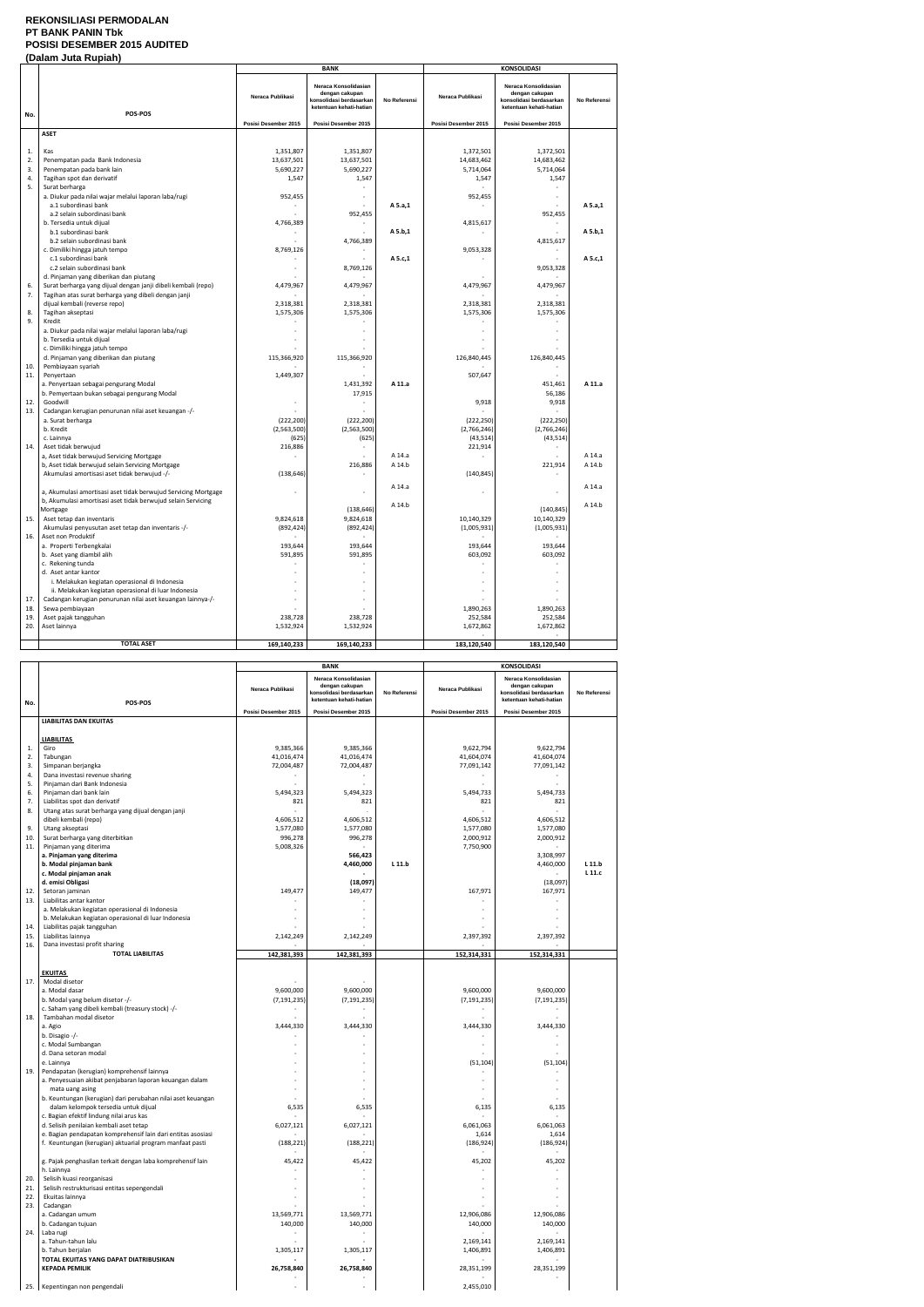## **REKONSILIASI PERMODALAN PT BANK PANIN Tbk POSISI DESEMBER 2015 AUDITED (Dalam Juta Rupiah)**

|     | . .                                                                          |                      | <b>BANK</b>                                                                                  |              |                      | <b>KONSOLIDASI</b>                                                                           |              |
|-----|------------------------------------------------------------------------------|----------------------|----------------------------------------------------------------------------------------------|--------------|----------------------|----------------------------------------------------------------------------------------------|--------------|
| No. | POS-POS                                                                      | Neraca Publikasi     | Neraca Konsolidasian<br>dengan cakupan<br>konsolidasi berdasarkan<br>ketentuan kehati-hatian | No Referensi | Neraca Publikasi     | Neraca Konsolidasian<br>dengan cakupan<br>konsolidasi berdasarkan<br>ketentuan kehati-hatian | No Referensi |
|     |                                                                              | Posisi Desember 2015 | Posisi Desember 2015                                                                         |              | Posisi Desember 2015 | Posisi Desember 2015                                                                         |              |
|     | a. Kepentingan non pengendali Bank<br>a. Kepentingan non pengendali non Bank |                      |                                                                                              |              |                      | 556,259<br>1,898,751                                                                         | L.25.a       |
|     | <b>TOTAL EKUITAS</b>                                                         | 26,758,840           | 26,758,840                                                                                   |              | 30,806,209           | 30,806,209                                                                                   |              |
|     |                                                                              |                      |                                                                                              |              |                      |                                                                                              |              |
|     | TOTAL LIABILITAS DAN EKUITAS                                                 | 169,140,233          | 169,140,233                                                                                  |              | 183,120,540          | 183,120,540                                                                                  |              |

|     |                                                               | <b>BANK</b>          |                                                                                              |                     | KONSOLIDASI          |                                                                                              |              |
|-----|---------------------------------------------------------------|----------------------|----------------------------------------------------------------------------------------------|---------------------|----------------------|----------------------------------------------------------------------------------------------|--------------|
| No. | POS-POS                                                       | Neraca Publikasi     | Neraca Konsolidasian<br>dengan cakupan<br>konsolidasi berdasarkan<br>ketentuan kehati-hatian | <b>No Referensi</b> | Neraca Publikasi     | Neraca Konsolidasian<br>dengan cakupan<br>konsolidasi berdasarkan<br>ketentuan kehati-hatian | No Referensi |
|     |                                                               | Posisi Desember 2015 | Posisi Desember 2015                                                                         |                     | Posisi Desember 2015 | Posisi Desember 2015                                                                         |              |
| Τ.  | <b>TAGIHAN KOMITMEN</b>                                       |                      |                                                                                              |                     |                      |                                                                                              |              |
|     | 1. Fasilitas Pinjaman yang belum ditarik<br>a. Rupiah         |                      | $\bar{a}$                                                                                    |                     |                      | $\sim$                                                                                       |              |
|     | b. Valuta asing                                               |                      |                                                                                              |                     |                      |                                                                                              |              |
|     | Posisi pembelian spot dan derivatif yang masih berjalan<br>2. | 892,267              | 892,267                                                                                      |                     | 892,267              | 892,267                                                                                      |              |
|     | 3. Lainnya                                                    |                      |                                                                                              |                     |                      |                                                                                              |              |
| П.  | <b>KEWAJIBAN KOMITMEN</b>                                     |                      |                                                                                              |                     |                      |                                                                                              |              |
|     | 1. Fasilitas Kredit Kepada Nasabah yang Belum Ditarik         |                      |                                                                                              |                     |                      |                                                                                              |              |
|     | a. BUMN                                                       |                      |                                                                                              |                     |                      |                                                                                              |              |
|     | i. committed                                                  |                      |                                                                                              |                     |                      |                                                                                              |              |
|     | - Rupiah                                                      | 1,324,999            | 1,324,999                                                                                    |                     | 1,324,999            | 1,324,999                                                                                    |              |
|     | - Valuta asing                                                | -1                   | $\mathbf{1}$                                                                                 |                     | -1                   | 1                                                                                            |              |
|     | ii. Uncommitted                                               |                      |                                                                                              |                     |                      |                                                                                              |              |
|     | - Rupiah                                                      | 300,000              | 300,000                                                                                      |                     | 300,000              | 300,000                                                                                      |              |
|     | - Valuta asing                                                | 1,457,000            | 1,457,000                                                                                    |                     | 1,457,000            | 1,457,000                                                                                    |              |
|     | b. Lainnya                                                    |                      |                                                                                              |                     |                      |                                                                                              |              |
|     | i. committed                                                  | 22,300,843           | 22,300,843                                                                                   |                     | 22,144,435           | 22,144,435                                                                                   |              |
|     | ii. Uncommitted                                               | 4,450,550            | 4,450,550                                                                                    |                     | 5,046,502            | 5,046,502                                                                                    |              |
|     | 2. Fasilitas kredit kepada bank lain yang belum ditarik       |                      |                                                                                              |                     |                      |                                                                                              |              |
|     | a. committed                                                  |                      |                                                                                              |                     |                      |                                                                                              |              |
|     | i. Rupiah                                                     | 20,751               | 20,751                                                                                       |                     | 20,751               | 20,751                                                                                       |              |
|     | ii. Valuta asing                                              |                      |                                                                                              |                     |                      |                                                                                              |              |
|     | b. uncommitted                                                |                      |                                                                                              |                     |                      |                                                                                              |              |
|     | i. Rupiah                                                     |                      |                                                                                              |                     | ٠                    |                                                                                              |              |
|     |                                                               |                      |                                                                                              |                     |                      |                                                                                              |              |
|     | ii. Valuta asing                                              |                      |                                                                                              |                     |                      |                                                                                              |              |
|     | 3. Irrevocable L/C yang masih berjalan                        |                      |                                                                                              |                     |                      |                                                                                              |              |
|     | a. L/C luar negeri                                            | 592,272              | 592,272                                                                                      |                     | 592,272              | 592,272                                                                                      |              |
|     | b. L/C dalam negeri                                           | 128,451              | 128,451                                                                                      |                     | 128,451              | 128,451                                                                                      |              |
|     | Posisi penjualan spot dan derivatif yang masih berjalan<br>4. | 891,573              | 891,573                                                                                      |                     | 891,573              | 891,573                                                                                      |              |
|     | 5. Lainnya                                                    |                      | $\mathbf{r}$                                                                                 |                     | ÷                    | $\sim$                                                                                       |              |
| Ш.  | <b>TAGIHAN KONTINJENSI</b>                                    |                      |                                                                                              |                     |                      |                                                                                              |              |
|     | 1. Garansi yang diterima                                      |                      |                                                                                              |                     |                      |                                                                                              |              |
|     | a. Rupiah                                                     |                      |                                                                                              |                     |                      | ٠                                                                                            |              |
|     | b. Valuta Asing                                               |                      | ÷                                                                                            |                     | ÷.                   | $\sim$                                                                                       |              |
|     | Pendapatan Bunga dalam Penyelesaian<br>2.                     |                      |                                                                                              |                     |                      |                                                                                              |              |
|     | a. Bunga kredit yang diberikan                                | 543,309              | 543,309                                                                                      |                     | 543,626              | 543,626                                                                                      |              |
|     | b. Bunga lainnya                                              |                      |                                                                                              |                     |                      |                                                                                              |              |
|     | 3. Lainnya                                                    |                      |                                                                                              |                     |                      |                                                                                              |              |
| IV. | <b>KEWAJIBAN KONTINJENSI</b>                                  |                      |                                                                                              |                     |                      |                                                                                              |              |
|     | 1. Garansi yang Diterima                                      |                      |                                                                                              |                     |                      |                                                                                              |              |
|     | a. Rupiah                                                     | 663,710              | 663,710                                                                                      |                     | 663,710              | 663,710                                                                                      |              |
|     | b. Valuta Asing                                               | 104,263              | 104,263                                                                                      |                     | 104,263              | 104,263                                                                                      |              |
|     | 2. Lainnya                                                    | 669,098              | 669,098                                                                                      |                     | 669,098              | 669,098                                                                                      |              |
|     |                                                               |                      |                                                                                              |                     |                      |                                                                                              |              |

|     |                                                                                         |                      | <b>BANK</b>                                                                                  |              |                      | <b>KONSOLIDASI</b>                                                                           |              |
|-----|-----------------------------------------------------------------------------------------|----------------------|----------------------------------------------------------------------------------------------|--------------|----------------------|----------------------------------------------------------------------------------------------|--------------|
|     |                                                                                         | Neraca Publikasi     | Neraca Konsolidasian<br>dengan cakupan<br>konsolidasi berdasarkan<br>ketentuan kehati-hatian | No Referensi | Neraca Publikasi     | Neraca Konsolidasian<br>dengan cakupan<br>konsolidasi berdasarkan<br>ketentuan kehati-hatian | No Referensi |
| No. | POS-POS                                                                                 | Posisi Desember 2015 | Posisi Desember 2015                                                                         |              | Posisi Desember 2015 | Posisi Desember 2015                                                                         |              |
|     | PENDAPATAN DAN BEBAN OPERASIONAL                                                        |                      |                                                                                              |              |                      |                                                                                              |              |
|     |                                                                                         |                      |                                                                                              |              |                      |                                                                                              |              |
|     | A. Pendapatan dan Beban Bunga                                                           |                      |                                                                                              |              |                      |                                                                                              |              |
| 1.  | Pendapatan Bunga                                                                        |                      |                                                                                              |              |                      |                                                                                              |              |
|     | a. Rupiah                                                                               | 14,342,187           | 14,342,187                                                                                   |              | 16,249,770           | 16,249,770                                                                                   |              |
|     | b. Valuta Asing                                                                         | 627,666              | 627,666                                                                                      |              | 631,730              | 631,730                                                                                      |              |
| 2.  | <b>Beban Bunga</b>                                                                      |                      |                                                                                              |              |                      |                                                                                              |              |
|     | a. Rupiah                                                                               | 8,670,093            | 8,670,093                                                                                    |              | 9,634,362            | 9,634,362                                                                                    |              |
|     | b. Valuta Asing                                                                         | 79,161               | 79,161                                                                                       |              | 79,160               | 79,160                                                                                       |              |
|     | Pendapatan (Beban) Bunga Bersih                                                         | 6,220,599            | 6,220,599                                                                                    |              | 7,167,978            | 7,167,978                                                                                    |              |
|     |                                                                                         |                      |                                                                                              |              |                      |                                                                                              |              |
| 1.  | B. Pendapatan dan Beban Operasional selain Bunga<br>Pendapatan Operasional selain bunga | 1,054,188            | 1,054,188                                                                                    |              | 1,133,001            | 1,133,001                                                                                    |              |
|     |                                                                                         |                      |                                                                                              |              |                      |                                                                                              |              |
|     | a. Peningkatan nilai wajar aset keuangan (mark to market)<br>i. Surat berharga          | 9,204                | 9,204                                                                                        |              | 9,466                | 9,466                                                                                        |              |
|     | ii. Kredit                                                                              |                      |                                                                                              |              |                      |                                                                                              |              |
|     | iii. Spot dan derivatif                                                                 | 139                  | 139                                                                                          |              | 139                  | 139                                                                                          |              |
|     | iv. Aset keuangan lainnya                                                               |                      |                                                                                              |              |                      |                                                                                              |              |
|     |                                                                                         |                      |                                                                                              |              |                      |                                                                                              |              |
|     | b. Penurunan nilai wajar kewajiban keuangan (mark to market)                            |                      |                                                                                              |              |                      |                                                                                              |              |
|     | c. Keuntungan penjualan aset keuangan                                                   |                      |                                                                                              |              |                      |                                                                                              |              |
|     | i. Surat berharga                                                                       | 62,536               | 62,536                                                                                       |              | 62,539               | 62,539                                                                                       |              |
|     | ii. Kredit                                                                              |                      |                                                                                              |              |                      |                                                                                              |              |
|     | iii. Aset keuangan lainnya                                                              |                      |                                                                                              |              |                      |                                                                                              |              |
|     | d. Keuntungan transaksi spot dan derivatif (realised)                                   | 72,355               | 72,355                                                                                       |              | 72,355               | 72,355                                                                                       |              |
|     | e. Keuntungan dari penyertaan dengan equity method                                      |                      |                                                                                              |              | 19,587               | 19,587                                                                                       |              |
|     | f. Dividen                                                                              | 92,053               | 92,053                                                                                       |              | 4,357                | 4,357                                                                                        |              |
|     | g. Komisi/provisi/fee dan administrasi                                                  | 361,758              | 361,758                                                                                      |              | 463,195              | 463,195                                                                                      |              |
|     | h. Pemulihan atas cadangan kerugian penurunan nilai                                     | 24,245               | 24,245                                                                                       |              | 26,937               | 26,937                                                                                       |              |
|     | i. Pendapatan lainnya                                                                   | 431,898              | 431,898                                                                                      |              | 474,426              | 474,426                                                                                      |              |
|     |                                                                                         |                      |                                                                                              |              |                      |                                                                                              |              |
| 2.  | Beban Operasional selain Bunga                                                          | 5,211,491            | 5,211,491                                                                                    |              | 5,897,829            | 5,897,829                                                                                    |              |
|     | a. Penurunan nilai wajar aset keuangan (mark to market)                                 |                      |                                                                                              |              |                      |                                                                                              |              |
|     | i. Surat berharga                                                                       | 55,764               | 55,764                                                                                       |              | 55,764               | 55,764                                                                                       |              |
|     | ii. Kredit                                                                              |                      |                                                                                              |              |                      |                                                                                              |              |
|     | iii. Spot dan derivatif                                                                 | 139                  | 139                                                                                          |              | 139                  | 139                                                                                          |              |
|     | iv. Aset keuangan lainnya                                                               |                      |                                                                                              |              | ÷                    |                                                                                              |              |
|     |                                                                                         |                      |                                                                                              |              |                      |                                                                                              |              |
|     | b. Peningkatan nilai wajar kewajiban keuangan (mark to market)                          |                      |                                                                                              |              |                      | $\overline{\phantom{a}}$                                                                     |              |
|     | c. Kerugian penjualan aset keuangan                                                     |                      |                                                                                              |              |                      |                                                                                              |              |
|     | i. Surat berharga                                                                       | 5,848                | 5,848                                                                                        |              | 5,848                | 5,848                                                                                        |              |
|     | ii. Kredit                                                                              |                      |                                                                                              |              |                      | $\sim$                                                                                       |              |
|     | iii. Aset Keuangan Lainnya<br>d. Kerugian transaksi spot dan derivatif (realised)       |                      |                                                                                              |              |                      |                                                                                              |              |
|     |                                                                                         | 9,699                | 9,699                                                                                        |              | 9,699                | 9,699                                                                                        |              |
|     | e. Kerugian penurunan nilai aset keuangan (impairment)<br>i. Surat berharga             |                      | 151,363                                                                                      |              |                      | 151,363                                                                                      |              |
|     | ii. Kredit                                                                              | 151,363<br>945,926   | 945,926                                                                                      |              | 151,363<br>1,177,302 | 1,177,302                                                                                    |              |
|     | iii. Pembiayaan syariah                                                                 |                      |                                                                                              |              |                      |                                                                                              |              |
|     | iv. Aset keuangan lainnya                                                               |                      |                                                                                              |              | 40,842               | 40,842                                                                                       |              |
|     | f. kerugian terkait risiko operasional                                                  | 97,528               | 97,528                                                                                       |              | 97,528               | 97,528                                                                                       |              |
|     | g. Kerugian dari penyertaan dengan equity method                                        |                      |                                                                                              |              |                      |                                                                                              |              |
|     | h. Komisi, provisi/fee dan administratif                                                | 9,211                | 9,211                                                                                        |              | 9,211                | 9,211                                                                                        |              |
|     | i. Kerugian penurunan nilai aset lainnya (non keuangan)                                 | 17,999               | 17,999                                                                                       |              | 19,888               | 19,888                                                                                       |              |
|     | j. Beban tenaga kerja                                                                   | 1,465,674            | 1,465,674                                                                                    |              | 1,686,431            | 1,686,431                                                                                    |              |
|     | k. Beban promosi                                                                        | 63,385               | 63,385                                                                                       |              | 73,977               | 73,977                                                                                       |              |
|     | I. Beban lainnya                                                                        | 2,388,955            | 2,388,955                                                                                    |              | 2,569,837            | 2,569,837                                                                                    |              |
|     | Pendapatan (Beban) Operasional selain Bunga Bersih                                      | (4, 157, 303)        | (4, 157, 303)                                                                                |              | (4, 764, 828)        | (4, 764, 828)                                                                                |              |
|     | LABA (RUGI) OPERASIONAL                                                                 | 2,063,296            | 2,063,296                                                                                    |              | 2,403,150            | 2,403,150                                                                                    |              |
|     |                                                                                         |                      |                                                                                              |              |                      |                                                                                              |              |
|     | PENDAPATAN DAN BEBAN NON OPERASIONAL                                                    |                      |                                                                                              |              |                      |                                                                                              |              |
| 1.  | Keuntungan (kerugian) penjualan aset tetap dan inventaris                               | (16,093)             | (16,093)                                                                                     |              | (21,809)             | (21, 809)                                                                                    |              |
| 2.  | Keuntungan (kerugian) penjabaran transaksi valuta asing                                 | (2,604)              | (2,604)                                                                                      |              | 3,996                | 3,996                                                                                        |              |
| 3.  | Pendapatan (beban) non operasional lainnya                                              | 21,511               | 21,511                                                                                       |              | 72,347               | 72,347                                                                                       |              |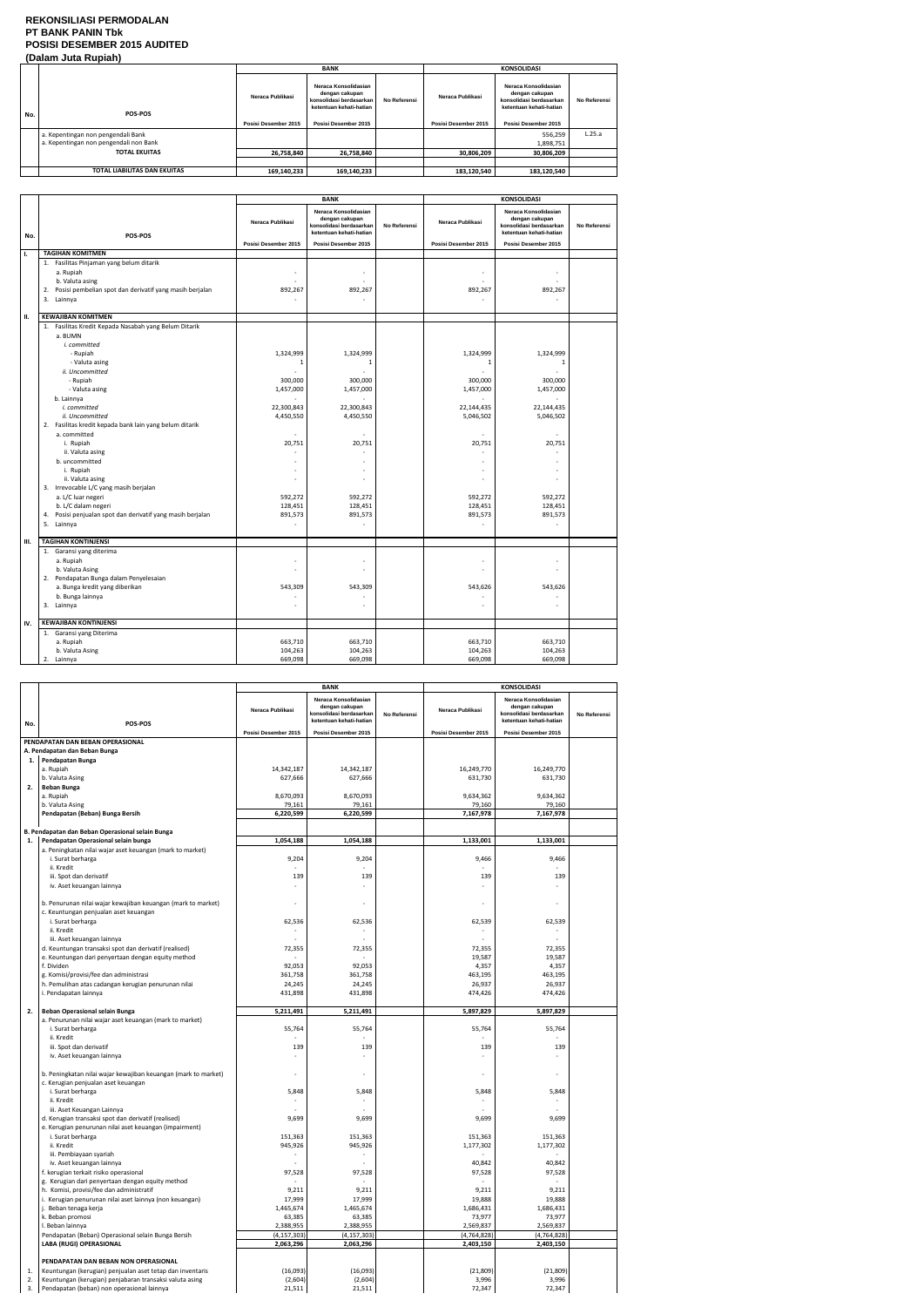### **REKONSILIASI PERMODALAN PT BANK PANIN Tbk POSISI DESEMBER 2015 AUDITED (Dalam Juta Rupiah)**

|     | Palahi vulu Rupluh                                                                                                                                                                         |                        | <b>BANK</b>                                                                                  |              |                                   |                                                                                              |              |
|-----|--------------------------------------------------------------------------------------------------------------------------------------------------------------------------------------------|------------------------|----------------------------------------------------------------------------------------------|--------------|-----------------------------------|----------------------------------------------------------------------------------------------|--------------|
| No. | POS-POS                                                                                                                                                                                    | Neraca Publikasi       | Neraca Konsolidasian<br>dengan cakupan<br>konsolidasi berdasarkan<br>ketentuan kehati-hatian | No Referensi | Neraca Publikasi                  | Neraca Konsolidasian<br>dengan cakupan<br>konsolidasi berdasarkan<br>ketentuan kehati-hatian | No Referensi |
|     |                                                                                                                                                                                            | Posisi Desember 2015   | Posisi Desember 2015                                                                         |              | Posisi Desember 2015              | Posisi Desember 2015                                                                         |              |
|     | LABA (RUGI) NON OPERASIONAL                                                                                                                                                                | 2,814                  | 2,814                                                                                        |              | 54,534                            | 54,534                                                                                       |              |
|     |                                                                                                                                                                                            |                        |                                                                                              |              |                                   |                                                                                              |              |
|     | LABA (RUGI) TAHUN BERJALAN SEBELUM PAJAK                                                                                                                                                   | 2,066,110              | 2,066,110                                                                                    |              | 2,457,684                         | 2,457,684                                                                                    |              |
|     | Pajak penghasilan                                                                                                                                                                          |                        |                                                                                              |              |                                   |                                                                                              |              |
|     | a. Taksiran pajak tahun berjalan<br>b. Pendapatan (beban) pajak tangguhan                                                                                                                  | (798, 717)<br>37,724   | (798, 717)<br>37,724                                                                         |              | (929, 932)<br>40,093              | (929, 932)<br>40,093                                                                         |              |
|     |                                                                                                                                                                                            |                        |                                                                                              |              |                                   |                                                                                              |              |
|     | LABA (RUGI) TAHUN BERJALAN SETELAH PAJAK BERSIH                                                                                                                                            | 1,305,117              | 1,305,117                                                                                    |              | 1,567,845                         | 1,567,845                                                                                    |              |
|     | PENGHASILAN KOMPREHENSIF LAIN<br>1. Pos-pos yang tidak akan direklasifikasi ke laba rugi<br>a. Keuntungan revaluasi aset tetap<br>b. Keuntungan (kerugian) aktuarial program manfaat pasti | 6,212,390<br>119,030   | 6,212,390<br>119,030                                                                         |              | 6,281,240<br>118,707              | 6,281,240<br>118,707                                                                         |              |
|     | c. Bagian pendapatan komprehensif lain dari entitas asosiasi<br>d. Lainnya<br>e. Pajak penghasilan terkait pos-pos yang tidak akan                                                         |                        |                                                                                              |              | 2,143                             | 2,143                                                                                        |              |
|     | direklasifikasi ke laba rugi<br>2. Pos-pos yang akan direklasifikasi ke laba rugi<br>a. Penyesuaian akibat penjabaran laporan keuangan dalam mata<br>uang asing                            | (215, 026)             | (215, 026)                                                                                   |              | (216, 570)                        | (216, 570)                                                                                   |              |
|     | b. Keuntungan (kerugian) dari perubahan nilai aset keuangan<br>dalam kelompok tersedia untuk dijual<br>c. Bagian efektif lindung nilai arus kas<br>d. Lainnya                              | (11, 435)              | (11, 435)                                                                                    |              | (12, 433)                         | (12, 433)                                                                                    |              |
|     | e. Pajak penghasilan terkait pos-pos yang akan direklasifikasi ke                                                                                                                          | 2,859                  | 2,859                                                                                        |              | 3,108                             | 3,108                                                                                        |              |
|     | laba rugi<br>PENGHASILAN KOMPREHENSIF LAIN TAHUN BERJALAN - NET<br>PAJAK PENGHASILAN TERKAIT                                                                                               | 6,107,818              | 6,107,818                                                                                    |              | 6,176,195                         | 6,176,195                                                                                    |              |
|     | TOTAL LABA KOMPREHENSIF TAHUN BERJALAN                                                                                                                                                     | 7,412,935              | 7,412,935                                                                                    |              | 7,744,040                         | 7,744,040                                                                                    |              |
|     | Laba yang dapat diatribusikan kepada:<br>PEMILIK<br><b>KEPENTINGAN NON PENGENDALI</b><br>TOTAL LABA TAHUN BERJALAN                                                                         | 1,305,117<br>1,305,117 | 1,305,117<br>1,305,117                                                                       |              | 1,406,891<br>160,954<br>1,567,845 | 1,406,891<br>160,954<br>1,567,845                                                            |              |
|     | Total Penghasilan Komprehensif yang dapat diatribusikan kepada:<br><b>PEMILIK</b><br>KEPENTINGAN NON PENGENDALI<br>TOTAL PENGHASILAN KOMPREHENSIF TAHUN BERJALAN                           | 7,412,935<br>7,412,935 | 7,412,935<br>7,412,935                                                                       |              | 7,549,015<br>195,025<br>7,744,040 | 7,549,015<br>195,025<br>7,744,040                                                            |              |
|     | TRANSFER LABA (RUGI) KE KANTOR PUSAT                                                                                                                                                       |                        |                                                                                              |              |                                   |                                                                                              |              |
|     | <b>DIVIDEN</b>                                                                                                                                                                             |                        |                                                                                              |              |                                   |                                                                                              |              |
|     | <b>LABA BERSIH PER SAHAM</b>                                                                                                                                                               | 54                     | 54                                                                                           |              | 58                                | 58                                                                                           |              |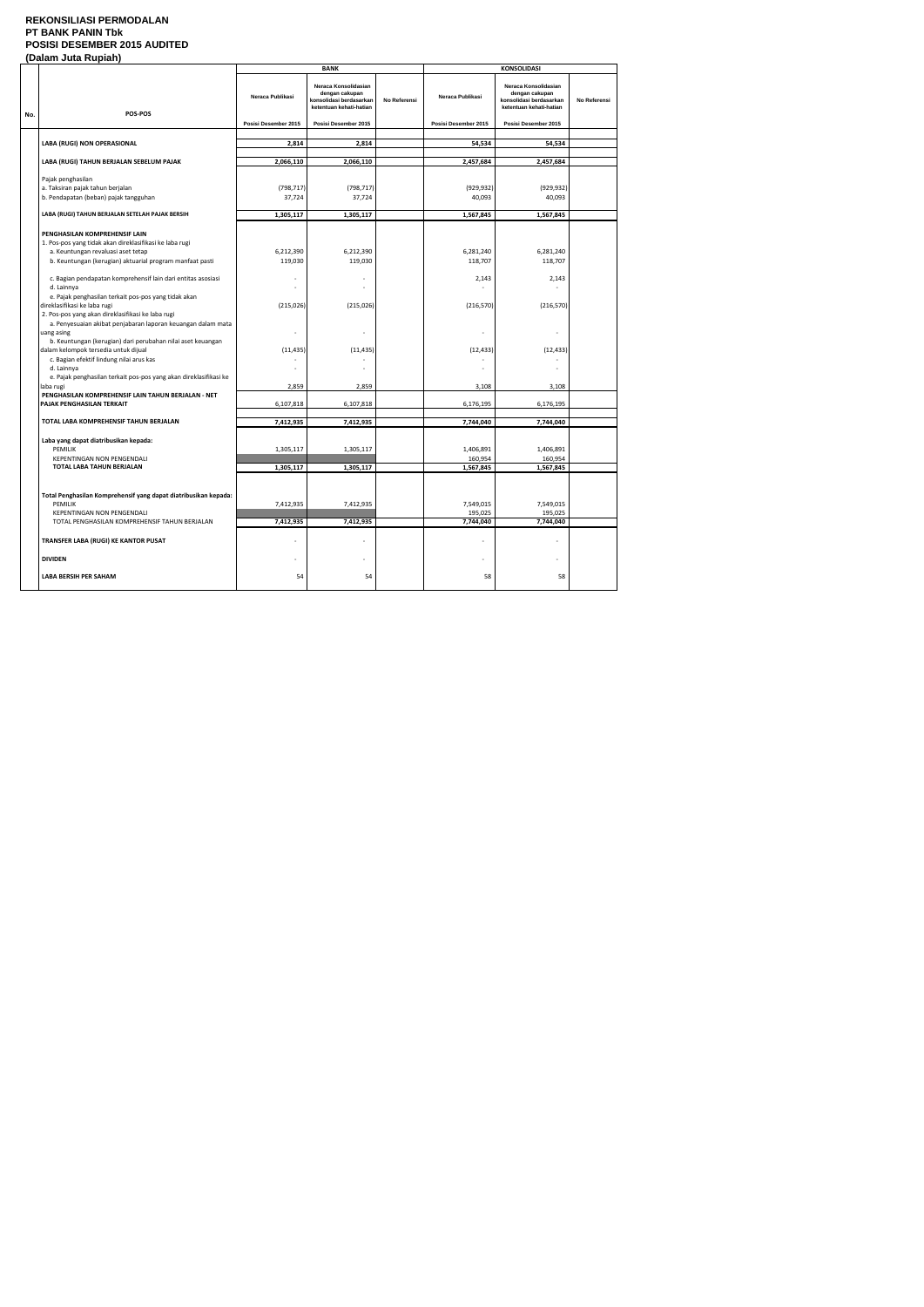# **PENGUNGKAPAN RINCIAN FITUR INSTRUMEN PERMODALAN PT BANK PANIN Tbk POSISI DESEMBER 2015 AUDITED (Dalam Juta Rupiah)**

|                 | <b>Saham</b>                                                                         |                               |  |  |  |  |
|-----------------|--------------------------------------------------------------------------------------|-------------------------------|--|--|--|--|
| No              | Pertanyaan                                                                           | Jawaban                       |  |  |  |  |
| 1               | Penerbit                                                                             | PT Bank Panin Tbk.            |  |  |  |  |
| $\overline{2}$  | Nomor identifikasi                                                                   | 1 sd 24.087.645.998           |  |  |  |  |
| 3               | Hukum yang digunakan                                                                 | Hukum Indonesia               |  |  |  |  |
|                 | Perlakuan instrumen berdasarkan ketentuan KPMM                                       |                               |  |  |  |  |
| 4               | Pada saat masa transisi                                                              | N/A                           |  |  |  |  |
| 5               | Setelah masa transisi                                                                | CET1                          |  |  |  |  |
| 6               | Apakah instrumen eligible untuk Solo/Group atau Group dan Solo                       | Grup, Solo                    |  |  |  |  |
| $\overline{7}$  | Jenis instrumen                                                                      | Saham Biasa                   |  |  |  |  |
| 8               | Jumlah yang diakui dalam perhitungan KPMM                                            | 2.408.765                     |  |  |  |  |
| 9               | Nilai Par dari instrumen                                                             | 2.408.765                     |  |  |  |  |
| 10              | Klasifikasi akuntansi                                                                | Ekuitas                       |  |  |  |  |
| $\overline{11}$ | Tanggal penerbitan                                                                   | 29/12/1982                    |  |  |  |  |
| 12              | Tidak ada jatuh tempo (perpetual) atau dengan jatuh tempo                            | Perpetual                     |  |  |  |  |
| 13              | Tanggal jatuh tempo                                                                  | Tidak ada tanggal jatuh tempo |  |  |  |  |
| 14              | Eksekusi Call Option atas persetujuan pengawas Bank                                  | Tidak                         |  |  |  |  |
| 15              | Tanggal call option, jumlah penarikan dan persyaratan call option lainnya (bila ada) | N/A                           |  |  |  |  |
| $\overline{16}$ | Subsequent call option                                                               | N/A                           |  |  |  |  |
|                 | Kupon/deviden                                                                        |                               |  |  |  |  |
| $\overline{17}$ | Fixed atau floating                                                                  | Floating                      |  |  |  |  |
| 18              | Tingkat dari kupon rate atau index lain yang menjadi acuan                           | N/A                           |  |  |  |  |
| 19              | Ada atau tidaknya dividend stopper                                                   | <b>Tidak</b>                  |  |  |  |  |
| 20              | Fully discretionary; partial or mandatory                                            | FD                            |  |  |  |  |
| $\overline{21}$ | Apakah terdapat fitur step up atau insentif lain                                     | <b>Tidak</b>                  |  |  |  |  |
| $\overline{22}$ | Noncumulative atau cumulative                                                        | Noncumulative                 |  |  |  |  |
| 23              | Convertible atau non-convertible                                                     | Non Convertible               |  |  |  |  |
| $\overline{24}$ | Jika convertible, sebutkan trigger point-nya                                         | N/A                           |  |  |  |  |
| 25              | Jika convertible, apakah seluruh atau sebagian                                       | N/A                           |  |  |  |  |
| $\overline{26}$ | Jika dikonversi, bagaimana rate konversinya                                          | N/A                           |  |  |  |  |
| $\overline{27}$ | Jika dikonversi, apakah mandatory atau optional                                      | N/A                           |  |  |  |  |
| 28              | Jika dikonversi, sebutkan jenis instrumen konversinya                                | N/A                           |  |  |  |  |
| $\overline{29}$ | Jika dikonversi, sebutkan issuer of instrument it converts into                      | N/A                           |  |  |  |  |
| 30              | Fitur Write-down                                                                     | <b>Tidak</b>                  |  |  |  |  |
| $\overline{31}$ | Jika write-down, sebutkan trigger-nya                                                | N/A                           |  |  |  |  |
| $\overline{32}$ | Jika write-down, apakah penuh atau sebagian                                          | N/A                           |  |  |  |  |
| 33              | Jika write-down, permanent atau temporer                                             | N/A                           |  |  |  |  |
| $\overline{34}$ | Jika temporer write down, jelaskan mechanisme write-up                               | N/A                           |  |  |  |  |
| $\overline{35}$ | Hierarki instrumen pada saat likuidasi                                               | Urutan terakhir (Junior)      |  |  |  |  |
| 36              | Apakah transisi untuk fitur yang non-complaint                                       | <b>Tidak</b>                  |  |  |  |  |
| $\overline{37}$ | Jika Ya, jelaskan fitur non-complaint                                                | N/A                           |  |  |  |  |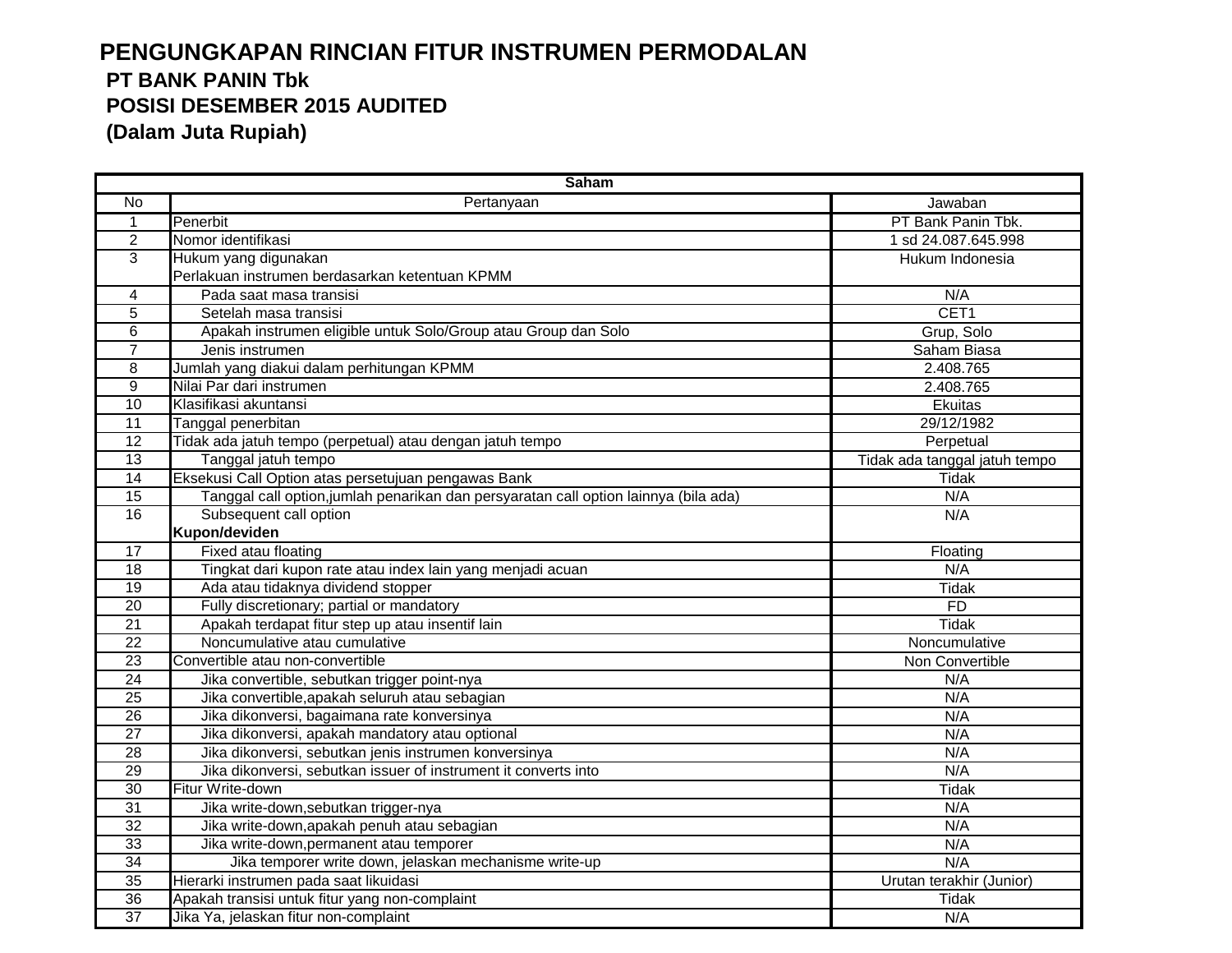## **PENGUNGKAPAN RINCIAN FITUR INSTRUMEN PERMODALAN PT BANK PANIN Tbk POSISI DESEMBER 2015 AUDITED (Dalam Juta Rupiah)**

|                 | Obligasi Subordinasi III                                                             |                            |  |  |  |  |  |
|-----------------|--------------------------------------------------------------------------------------|----------------------------|--|--|--|--|--|
| <b>No</b>       | Pertanyaan                                                                           | Jawaban                    |  |  |  |  |  |
| $\overline{1}$  | Penerbit                                                                             | PT Bank Panin Tbk.         |  |  |  |  |  |
| $\overline{2}$  | Nomor identifikasi                                                                   | IDA000046106               |  |  |  |  |  |
| 3               | Hukum yang digunakan                                                                 | Hukum Indonesia            |  |  |  |  |  |
|                 | Perlakuan instrumen berdasarkan ketentuan KPMM                                       |                            |  |  |  |  |  |
| 4               | Pada saat masa transisi                                                              | N/A                        |  |  |  |  |  |
| 5               | Setelah masa transisi                                                                | $\overline{12}$            |  |  |  |  |  |
| 6               | Apakah instrumen eligible untuk Solo/Group atau Group dan Solo                       | Group, Solo                |  |  |  |  |  |
| $\overline{7}$  | Jenis instrumen                                                                      | Surat berharga subordinasi |  |  |  |  |  |
| 8               | Jumlah yang diakui dalam perhitungan KPMM                                            | 943,000                    |  |  |  |  |  |
| 9               | Nilai Par dari instrumen                                                             | 2,460,000                  |  |  |  |  |  |
| 10              | Klasifikasi akuntansi                                                                | Ekuitas                    |  |  |  |  |  |
| 11              | Tanggal penerbitan                                                                   | 9/11/2010                  |  |  |  |  |  |
| 12              | Tidak ada jatuh tempo (perpetual) atau dengan jatuh tempo                            | Dengan Jatuh Tempo         |  |  |  |  |  |
| 13              | Tanggal jatuh tempo                                                                  | 9/11/2017                  |  |  |  |  |  |
| 14              | Eksekusi Call Option atas persetujuan pengawas Bank                                  | Tidak                      |  |  |  |  |  |
| 15              | Tanggal call option, jumlah penarikan dan persyaratan call option lainnya (bila ada) | N/A                        |  |  |  |  |  |
| 16              | Subsequent call option                                                               | N/A                        |  |  |  |  |  |
|                 | Kupon/deviden                                                                        |                            |  |  |  |  |  |
| 17              | Fixed atau floating                                                                  | Fixed                      |  |  |  |  |  |
| 18              | Tingkat dari kupon rate atau index lain yang menjadi acuan                           | 10.50%                     |  |  |  |  |  |
| 19              | Ada atau tidaknya dividend stopper                                                   | Tidak                      |  |  |  |  |  |
| 20              | Fully discretionary; partial or mandatory                                            | Mandatory                  |  |  |  |  |  |
| 21              | Apakah terdapat fitur step up atau insentif lain                                     | Tidak                      |  |  |  |  |  |
| $\overline{22}$ | Noncumulative atau cumulative                                                        | Cumulative                 |  |  |  |  |  |
| 23              | Convertible atau non-convertible                                                     | Non-convertible            |  |  |  |  |  |
| 24              | Jika convertible, sebutkan trigger point-nya                                         | N/A                        |  |  |  |  |  |
| 25              | Jika convertible, apakah seluruh atau sebagian                                       | N/A                        |  |  |  |  |  |
| 26              | Jika dikonversi, bagaimana rate konversinya                                          | N/A                        |  |  |  |  |  |
| 27              | Jika dikonversi, apakah mandatory atau optional                                      | N/A                        |  |  |  |  |  |
| 28              | Jika dikonversi, sebutkan jenis instrumen konversinya                                | N/A                        |  |  |  |  |  |
| 29              | Jika dikonversi, sebutkan issuer of instrument it converts into                      | N/A                        |  |  |  |  |  |
| 30              | Fitur Write-down                                                                     | Tidak                      |  |  |  |  |  |
| 31              | Jika write-down, sebutkan trigger-nya                                                | N/A                        |  |  |  |  |  |
| 32              | Jika write-down, apakah penuh atau sebagian                                          | N/A                        |  |  |  |  |  |
| 33              | Jika write-down, permanent atau temporer                                             | N/A                        |  |  |  |  |  |
| 34              | Jika temporer write down, jelaskan mechanisme write-up                               | N/A                        |  |  |  |  |  |
| 35              | Hierarki instrumen pada saat likuidasi                                               | Junior/Subordinasi         |  |  |  |  |  |
| $\overline{36}$ | Apakah transisi untuk fitur yang non-complaint                                       | Tidak                      |  |  |  |  |  |
| $\overline{37}$ | Jika Ya, jelaskan fitur non-complaint                                                | N/A                        |  |  |  |  |  |